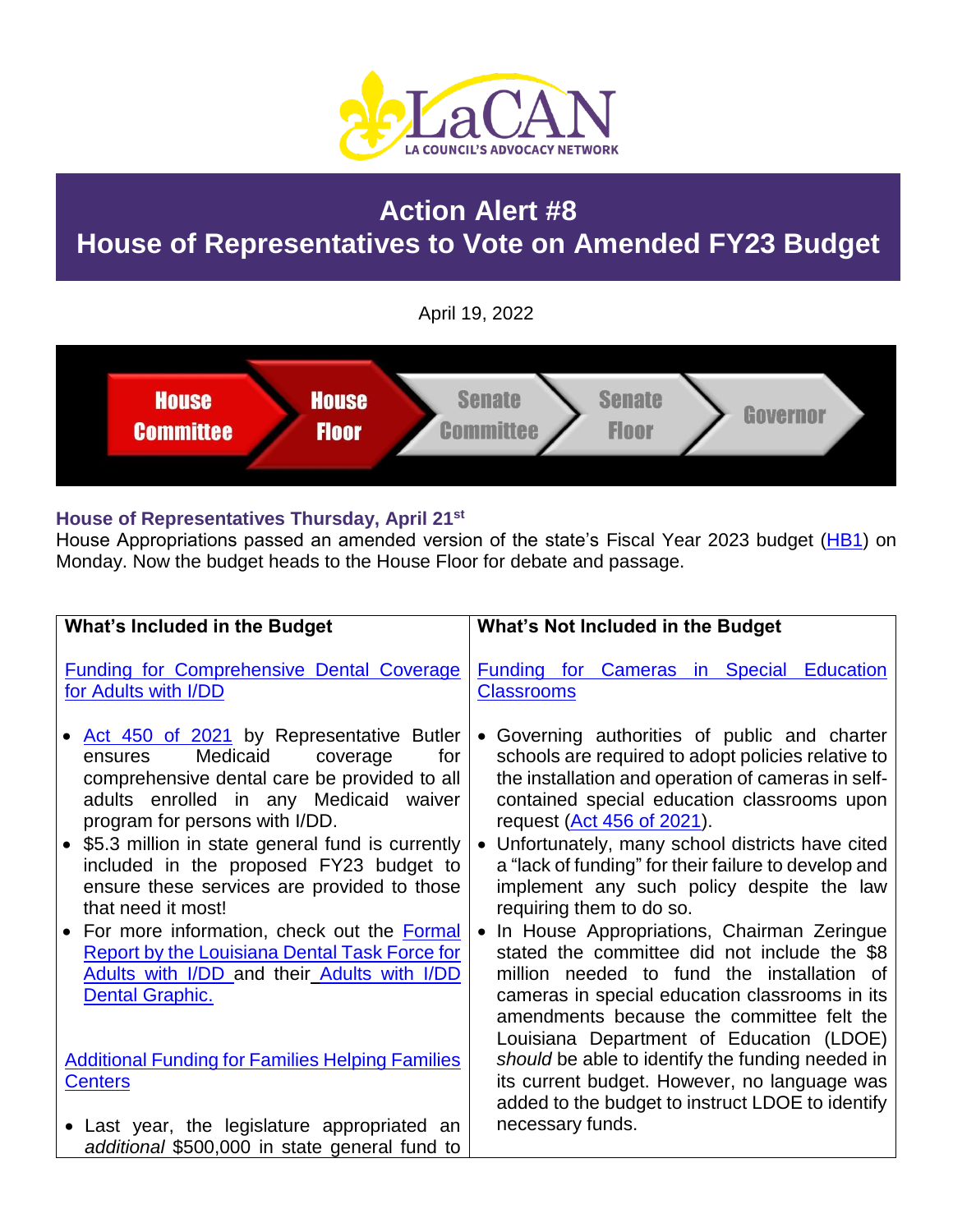| the DD Council's budget for the sole purpose<br>of doubling the funding for the nine FHF<br>Centers the Council contracts with.<br>• Fortunately, this additional funding<br>was<br>amended into the proposed FY23 budget by<br>House Appropriations. | During this same committee meeting, a concept<br>$\bullet$<br>amendment was passed that would appropriate<br>\$8 million to fund cameras in special education<br>classrooms should the Louisiana Department of<br>Health return funds to the state treasury as a<br>result of increased federal funds from the<br>Enhanced FMAP. Unfortunately, this is not a<br>guaranteed source of funding. |
|-------------------------------------------------------------------------------------------------------------------------------------------------------------------------------------------------------------------------------------------------------|------------------------------------------------------------------------------------------------------------------------------------------------------------------------------------------------------------------------------------------------------------------------------------------------------------------------------------------------------------------------------------------------|
|-------------------------------------------------------------------------------------------------------------------------------------------------------------------------------------------------------------------------------------------------------|------------------------------------------------------------------------------------------------------------------------------------------------------------------------------------------------------------------------------------------------------------------------------------------------------------------------------------------------------------------------------------------------|

#### **How to Take Action**

Share your personal story and explain how the three issues above would affect you, your family or someone you know.

- 1. **Email or call** your State Representative before they meet on Thursday, April 21st!
	- Click [here](https://house.louisiana.gov/H_Reps/H_Reps_FullInfo) for State Representative's full contact information.
	- Don't know your State Representative? Click [here](https://www.legis.la.gov/legis/FindMyLegislators.aspx) and enter your home address. The first person listed will be your State Representative.
	- With your comments, please ensure to include your name, address, phone number, email address, and bill number (HB1).
	- Don't forget to thank your State Representative for prioritizing individuals with developmental disabilities and their families in the budget.

If you need more information or would like help contacting your State Representative, reach out to your LaCAN [Leader](https://laddc.org/initiatives/community-living-and-self-determination/community-supports/current-initiatives/lacan/lacan-leaders/) today!

## **Get Involved Virtually!**

- Watch committee meetings live from the **legislature's website**. When the meeting is in progress, click the camera icon to access the broadcast.
- Host committee watch parties on social media and/or post a video sharing your personal story
	- o Tag your friends, representatives, senators, and policymakers
	- o Use hashtags #LaDDC, #lalege, #LaCAN
- Email, tweet, message, etc. members of the committee before and during the committee meeting and share how the issues above will impact you/your loved ones

## **Tips & Tools for Advocacy**

Looking for tips and tools to help you in your advocacy? Check out the Council's [Advocacy 101](https://laddc.org/initiatives/community-living-and-self-determination/quality-assurance/current-initiatives/advocacy-101/) page. You can also find tips for:

- [Writing/emailing your legislators](https://laddc.org/initiatives/community-living-and-self-determination/quality-assurance/current-initiatives/advocacy-101/how-to/writeemail-your-policymaker/)
- [Calling your legislators](https://laddc.org/initiatives/community-living-and-self-determination/quality-assurance/current-initiatives/advocacy-101/how-to/call-your-policymaker/)
- [Writing your story](https://laddc.org/initiatives/community-living-and-self-determination/quality-assurance/current-initiatives/advocacy-101/how-to/write-your-story/)

## **Confirm Your Action**

- Email your [LaCAN Leader](https://laddc.org/initiatives/community-living-and-self-determination/community-supports/current-initiatives/lacan/lacan-leaders/) after you take action or just respond to this email.
- Why confirm your action? This helps the Council know how effective we are reaching you with important information and engaging members across our state in advocacy for systems change.